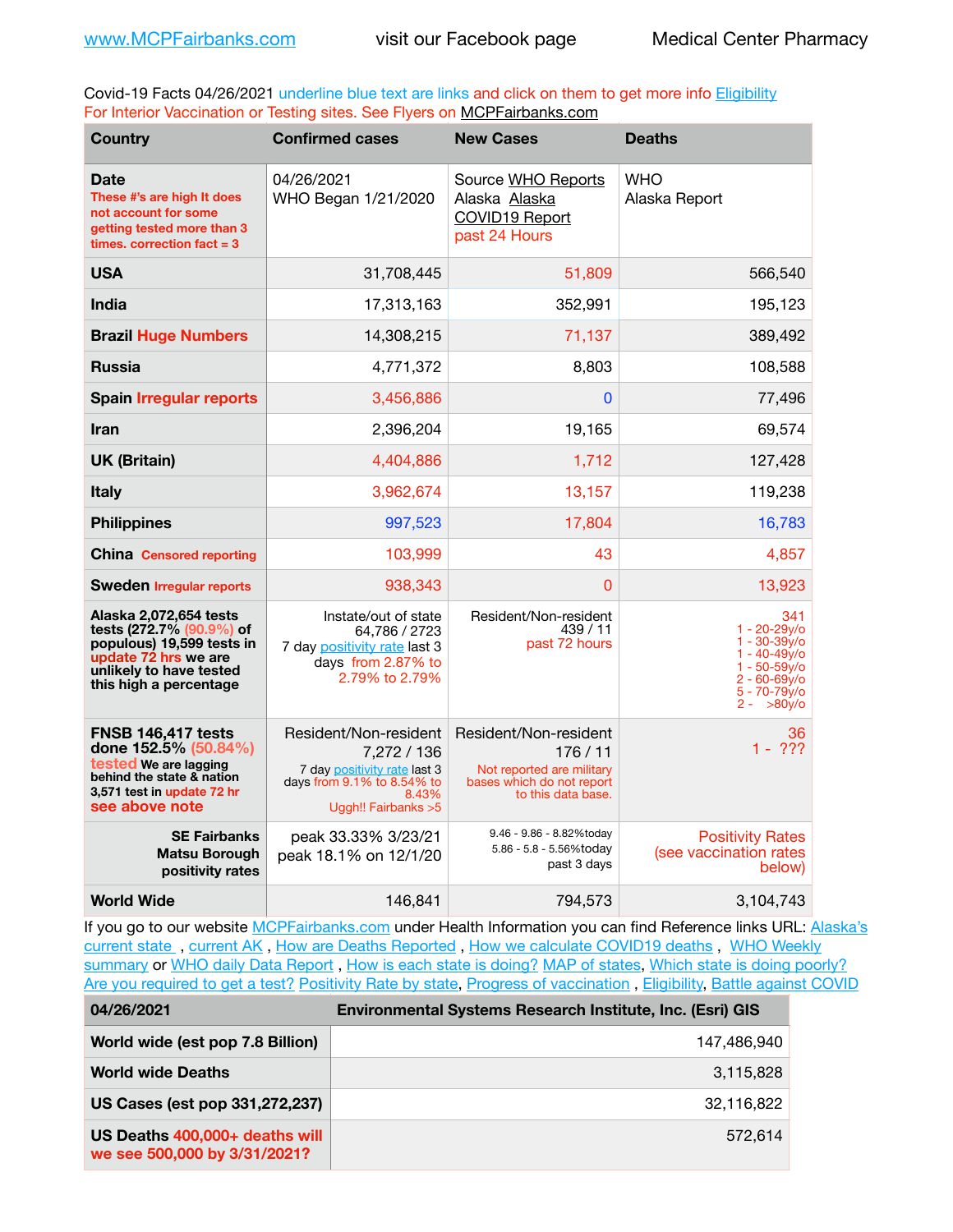### FDA has recommended a pause in the distribution of the Johnson and Johnson vaccine. Due to increase risks of blood thrombosis in young 18-48 y/o women.

Impact of COVID-19 on the US Healthcare system

Estimated US Population 331.3 million 194.1% (64.69%) have been tested (642.3 million) Estimated 5% of US population will test positive for Covid-19 16.56 million (currently 32.1 Million (9.7%) of population tested positive vs Alaska (8.52%) we have currently tested an est. 642.3 million based on 32.1 mill that have tested positive discount some of these numbers by 67% to account for multiple testing of same person.

If 8% will require hospitalization of the 16.56 million positive cases, we would need 1.325 million beds. Estimated by the American Hospital Association there are 800,000 staffed beds available.

The US has 2.8 hospital beds per 1000 our needs could be 56, China had 4.3, Italy 3.2, South Korea 12.3

The USNS Mercy and Comfort added 2,000 staffed beds, not ICU

Of these estimated to be admitted to ICU **860,000**, to ICU beds

 The Needs The US has 16,000 ICU beds we have 68,000-85,000 beds

US could need 299,000 beds with ventilators  $\leq$ 16,000 ventilators

**Summation:** Estimated needs could be 1.325 million hospitalized beds for just COVID-19 patients alone. If positives represents 5% of test run, then approximately 642.3 million have been tested, we have no idea how many tests have been run or how many multiple tests conducted on the same person, resulting in 32.1 million positive tests run with 572,614 with 1613 deaths in the past 72 hours, ave 2320/day. In AK, with 64,786 positive cases 8.52% of Alaska, 1,463 hospitalizations, and 341 deaths. Hospitalization rate is 2.26% of those that test positive, Death Rate 0.526% overall or 23.31% of those hospitalized. Those >60 y/o represent 15% of positive cases, yet represent 80% of deaths. 558,651 vaccines given equal approximately 254,470 (33.48%) completed series and 304,181 (40.02%) vaccinated once of population

Normal ICU stay 5-7 days, estimated ICU stay for COVID-19 2-3 weeks and they could tie up a ventilator for that length of time also, helping only 1/3 as many patients.

This is why we need to flatten the curve by social spacing and only essential travel.

Expected Death (these are just estimates based on other countries) if 5% of the US Population (16.56 million) test positive we are now at 29.137 million positive (8.8%) and if

1% die = 165,600 people

2% die = 311,200 people

3% die = 496,800 people

6% die = 993,600 people obviously we have passed the 1.325 million positive cases we are 29.137 million so if 5% of the US population (16.56 million) test positive and 6% of those die = 993,600 deaths if no vaccine, or if 3.09% (511,704) will die, but we are 104.8% of the way there in 52 weeks (1 year).

World wide death rate of positive tests actually 2.11%. The US is at 572,614 1.78% of those actually tested positive, that is 70% lower death rate than when we started in 3/2020 , started at 6%. But we are slipping Death % have gone from 1.67 to 1.82%. There are 7.8 Billion people in the world 331 million live in the US (4.2% of the world's population) 9.7% have tested positive. The US deaths represents 18.38% of the world's death numbers and 21.78% of worldwide confirmed cases.

In comparison to the flu in the US.

CDC Estimates. From 2010 to 2016, the flu-related death rate was between 12,000 and 56,000, with the highest season being 2012 to 2013 and the lowest being 2011 to 2012. Most deaths are caused by complications of the flu, including pneumonia or a secondary bacterial infection of the heart or brain. or 2,000 to 9,333 per year. In 2020 in the US has 19 million cases 180,000 hospitalized and 10,000 (0.052%) have died, typically it is 2% will die, compared to 1.78% with COVID19. 194.06% (US), 272.7% (Alaska), & 152.5% (Fbks) are still too few to protect us from future outbreaks. Experts feel that we need either need people to get infected with the virus and develop antibodies or get vaccinated to create immune antibodies to protect us, that we need >60% of the population to have positive antibody tests and preferably 70-90%, one expert felt they would not feel confident til >85% were positive, to give assurance (herd immunity) in order to go without masks and social distancing. NY City seems to have the highest number at 20%. Testing is so important. Currently we are testing at 45.64 Million tests per month. At this rate to test everyone once it will take 7.19 months or over 0.59 years. To test 3 times it would take 21.56 months or 1.77 years

The [Flu](https://lnks.gd/l/eyJhbGciOiJIUzI1NiJ9.eyJidWxsZXRpbl9saW5rX2lkIjoxMDMsInVyaSI6ImJwMjpjbGljayIsImJ1bGxldGluX2lkIjoiMjAyMTAyMjYuMzYwNDA3NTEiLCJ1cmwiOiJodHRwczovL3d3dy5jZGMuZ292L2ZsdS93ZWVrbHkvb3ZlcnZpZXcuaHRtIn0.ePMA_hsZ-pTnhWSyg1gHvHWYTu2XceVOt0JejxvP1WE/s/500544915/br/98428119752-l) (Influenza kills approximately 1-2% of those infected ([1.6% positivity in Alaska](http://dhss.alaska.gov/dph/Epi/id/SiteAssets/Pages/influenza/trends/Snapshot.pdf) zero deaths for flu), SARS killed 800 people total, COVID19 appears to kill 1.78% > 572,614 of those that test positive (9.7% of US COVID) or 12.3% less deadly than the flu and seems to be more contagious. (Seems to spread more readily) Flu rates [dropped from 300 to single digits this year](https://lnks.gd/l/eyJhbGciOiJIUzI1NiJ9.eyJidWxsZXRpbl9saW5rX2lkIjoxMDEsInVyaSI6ImJwMjpjbGljayIsImJ1bGxldGluX2lkIjoiMjAyMTAyMjYuMzYwNDA3NTEiLCJ1cmwiOiJodHRwOi8vZGhzcy5hbGFza2EuZ292L2RwaC9FcGkvaWQvUGFnZXMvaW5mbHVlbnphL2ZsdWluZm8uYXNweCJ9.oOe3nt2fww6XpsNhb4FZfmtPfPa-irGaldpkURBJhSo/s/500544915/br/98428119752-l) note the start of mask wearing impacted flu numbers.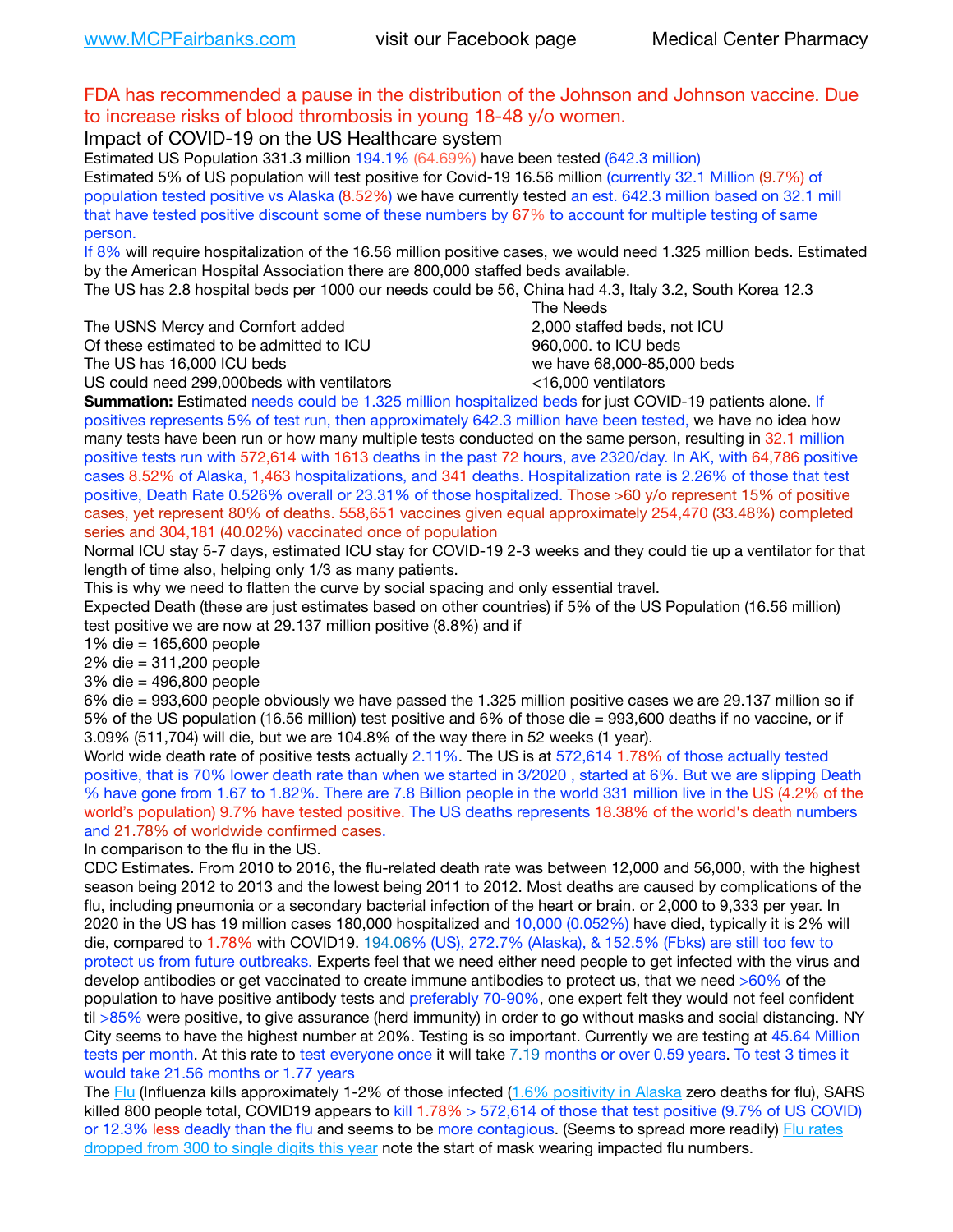Alaska has 64,786 so far, 7,272 in Fairbanks or 1 of every 9 of Alaskans, and with 36 of 341 deaths 1 in 9, the first case was transient foreign airline crew member. Interesting, the Source of Alaska's SARS-Cov2 virus originated not from East Asia by travelers or the west coast (Washington where it was first observed) , but came from the east coast of the US, and they were inoculated first from Europe, accordingly from New York's Governor and CDC. Currently 36 Variants known, only 6 of major concern in the US. (Europe's (china's)) Primary, plus an Ohio variant (COH.20G/501Y), California, [UK](https://www.cdc.gov/coronavirus/2019-ncov/transmission/variant-cases.html) (B.1.1.7), (7) South African (1.351), and (2) Brazil (P.1), we have seen 5, Europe's (China) [variant,](https://www.webmd.com/lung/news/20210318/cdc-who-create-threat-levels-for-covid-variants?ecd=wnl_cvd_031921&ctr=wnl-cvd-031921&mb=kYbf7DsHb7YGjh/1RUkcAW0T6iorImAU1TDZh18RYs0=_Support_titleLink_2) California, Brazil, UK, South Africa, in Alaska so far, the last 3 in particular as they have a 50% increase in transmissibility vs 20% in the others over the China variant.

**Best practice protection** is good personal Hygiene do not touch eyes, nose, mouth, wash hands frequently for at least 20-30 seconds, before you touch your face, and observe personal spacing of 6-18 feet. Remove your shoes in your house, frequently clean surface areas, let the cleaner sit 15-20 sec before wiping off. **We are recommending to wear any kind of mask.**

Drug treatment is being researched, but as yet not been verified, only suggested. Best to isolate those sick and isolate those most susceptible (old and preconditioned with risk factors)

**Risk factors:** Cardiovascular disease (56.6%), Obesity (41.7%), Diabetes (33.8%), age >60, respiratory problems, especially smokers or those who vape, High Blood Pressure

If you have been exposed self isolate for 2-4 weeks

One episode in China, a man tested negative for 27 days before showing symptoms. So Isolation may want to be considered up to 4 weeks not just 10-14 days.

Italy 1 in 10 positive cases admitted to ICU due to Hypoxic failure requiring mechanical ventilation. In NY it was 1 in 7 that required hospitalization, of the 5700 hospitalized 2634 were discharged (79% (2081)) or added (21%(553)), 9 in 10 put on a ventilator died.

Public policy development and education is important. **How Long does Covid-19 stay on objects**

| up to 3 hours |                            |
|---------------|----------------------------|
| 4 hrs         |                            |
| 9.04 hrs      | (Influenza virus 1.82 Hrs) |
| 11 hours      |                            |
| 24 hrs        |                            |
| 72 hours      |                            |
|               |                            |

0.00% 10.00% 20.00% 30.00% 40.00% 0-9 10-1920-2930-3940-4950-5960-6970-79 >80 Deaths % by Age (Who dies of the virus) Test  $(+)$  % by Age (Who has the virus)



0.00% 20.00% 40.00% 60.00% 80.00% 10-19 20-29 30-39 40-49 50-59 60-69 70-79 >80 Which Age group have received What % of the vaccine What % of the Age Group have been Vaccinated

Vaccination in Alaska by Age

### Updated graph numbers.

|                                | 1.5 m $(4.9$ ft)                                           |
|--------------------------------|------------------------------------------------------------|
|                                |                                                            |
|                                | $2 \text{ m}$ (6.6 ft)                                     |
|                                | 6 m (19.7 ft)                                              |
| Development of immune response |                                                            |
|                                | Early viral testing tests to see if you currently have the |
|                                |                                                            |
|                                |                                                            |

Later antibody testing tells us if you have been exposed and survived. But does not tells us if you have immunities to the virus. We will need to have both tests done in order

to open the community..

Viral Antigen and Viral RNA tells us you have the disease and can spread the disease and can or are currently sick.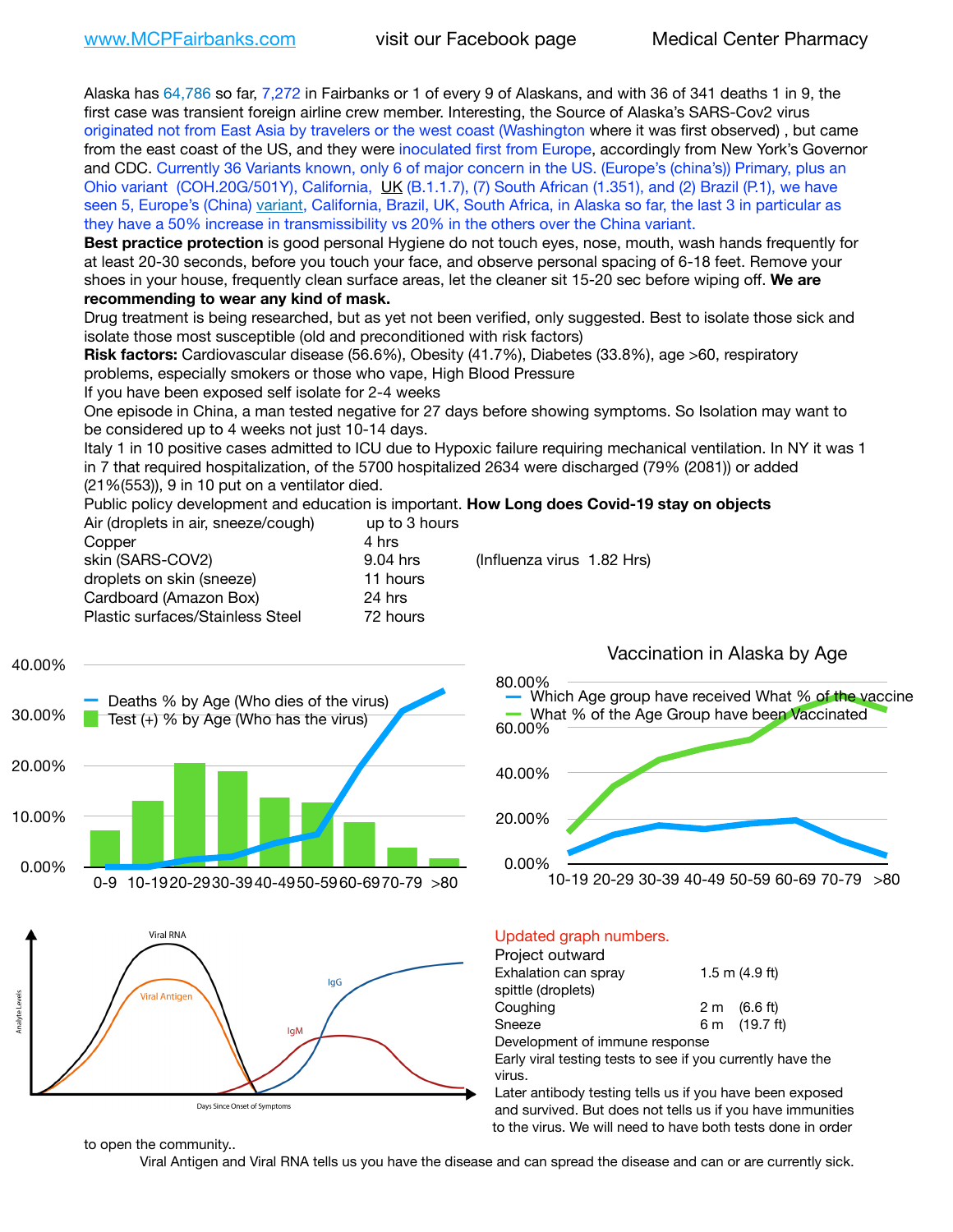IgM (short term) and IgG (long term antibodies) tells us you have experienced the virus or had the vaccine, and got over it. You may be resistant if your [antibody levels](https://www.cdc.gov/coronavirus/2019-ncov/lab/resources/antibody-tests.html) are high enough. [Current](https://l.facebook.com/l.php?u=https://www.itv.com/news/2020-10-26/covid-19-antibody-levels-reduce-over-time-study-finds?fbclid=IwAR3Dapzh1qIH1EIOdUQI2y8THf7jfA4KBCaJz8Qg-8xe1YsrR4nsAHDIXSY&h=AT30nut8pkqp0heVuz5W2rT2WFFm-2Ab52BsJxZZCNlGsX58IpPkuVEPULbIUV_M16MAukx1Kwb657DPXxsgDN1rpOQ4gqBtQsmVYiWpnHPJo2RQsU6CPMd14lgLnQnFWxfVi6zvmw&__tn__=-UK-R&c%5B0%5D=AT1GaRAfR_nGAyqcn7TI1-PpvqOqEKXHnz6TDWvRStMnOSH7boQDvTiwTOc6VId9UES6LKiOmm2m88wKCoolkJyOFvakt2Z1Mw8toYWGGoWW23r0MNVBl7cYJXB_UOvGklNHaNnaNr1_S7NhT3BSykNOBg) [View of antibodies/immunity](https://www.livescience.com/antibodies.html)[.](https://www.itv.com/news/2020-10-26/covid-19-antibody-levels-reduce-over-time-study-finds) We have tested currently 270.14% (90.05%) of the Alaskan population and over little over 193.2% (64.4%) of the US population, discount these numbers by 67% to reflect multiple testing of the same person. To be safe, we need at least 25% to see if we are making progress, [60%](https://www.jhsph.edu/covid-19/articles/achieving-herd-immunity-with-covid19.html) to [barely qualify](https://www.nature.com/articles/d41586-020-02948-4) to be safe, and [70-90%](https://www.mayoclinic.org/herd-immunity-and-coronavirus/art-20486808) to be assured we will not see a second wave of sickness. Some experts will [not feel safe til we are at 85%.](https://www.bannerhealth.com/healthcareblog/teach-me/what-is-herd-immunity)

Three types of clinical laboratory COVID-19 or SARS-CoV-2 tests are being developed:

Molecular Gene sequencing (current method), Viral antigen (testing parts of the virus), Host antibody tests (serology). They detect the virus in different ways.

Mask & [Mask Usage:](https://www.nationalgeographic.com/history/2020/03/how-cities-flattened-curve-1918-spanish-flu-pandemic-coronavirus/) N95 filter out 95% of the particles in the air 3 microns in size or larger.

Mold sizes are about 10-12 microns in size. Bacteria are larger, so is dust

Gas molecules and viruses are smaller. PM2.5 are 2.5 microns in size.

**Viruses** can be 1 micron in size, 0.3 micron in size, or 0.1 microns in size, so they **will pass right through**. **We recommend wearing any mask, the mask may provide up to 5 times the protection** ver **wearing no mask at all**. It still **does not protect** the wearer from contracting the infection, it **can inhibit** the spreading, something is **better than nothing at all**.

**Remember there is a clean side ( the side towards you) and a dirty side,** the side to the contaminated air is dirty. If you are COVID positive then this is reversed. When handling the mask, do not touch the dirty side and then touch your face, Wash properly your hands first after touching the dirty side before touching your face. If you are infected the dirty side is the inside surface of the mask. Wash your homemade mask in hot water wash >133F (for at least 10 minutes) and rinse to sanitize with high heat >133F Plus and a weak bleach or peroxide (not Both) the mask. Daily if possible. If you are a frontline health care provider with a homemade fabric mask 2 hours. Do not touch the dirty side.

**Alcohol solutions** should be 60-80% alcohol **70%** is optimal. **Keep wet and rub 30 seconds**, or Happy Birthday song sung 3 times. **Hydrogen peroxide diluted to 2%** or 4 teaspoonful per quart of water (20ml per 946ml) Bleach the same ratio **Vinegar and ammonia are good cleaning agents, but not disinfectants**. **Do not mix** any of these agents together, toxic fumes can result. **Disinfectants, in order to be effective**, should remain on the applied surface, to be cleaned moist **(wet) for 30 seconds to 4 minutes** depending on material. Caution may dissolve glue or adhesives or bleach and discolor items, check with manufacturers. Do not let it get inside electronic devices. UV (10 minutes), [UV light](http://www.docreviews.me/best-uv-boxes-2020/?fbclid=IwAR3bvFtXB48OoBBSvYvTEnKuHNPbipxM6jUo82QUSw9wckxjC7wwRZWabGw) only kills where it can see.

#### **Myths**

Taking hot baths, using colloidal silver, eating garlic soup, gargling with bleach are not proven to be effective. We have already seen using chloroquine taking the wrong form in the wrong dose can be fatal, one death and one critically injured. (see Arizona couple after listening to the president)

**We have heard of all kinds of cures.** To date there is no curative or preventative treatments, only supportive therapy. At this point there is **no proof** that Quinine, zinc, Hydroxychloroquine, Chloroquine, or Vitamin C works. As they say wives-tale at best, irresponsible reporting most likely. We have seen no information that they work, ineffective dosing issues, over-dosing issues, permanently killing the senses of smell or taste, inappropriate usage, cardiac arrhythmias, and death from the usage of these agents have been reported.

The virus may die out with heat of summer, or cold weather, this is a myth, There are a couple of studies at show the virus can withstand 98F. We know the body tries to use up to 104F to potentiate our immune system, to kill viruses. Taking NSAID, Aspirin, Ach-Inhibitors, Arb's and you get the COVID-19 infection are not contraindicated and no clinical evidence that says you should stop any of these classes of medications. It would be misguided and ill advised if you did so In other words, Unless your doctor makes changes, keep taking your medications unless told to do otherwise.

As of 12/21/20, DHSS is aware of 11 reports regarding possible allergic reactions from Alaska's hospitals to CDC: Bartlett Regional Hospital (8), Providence Alaska (2) and Fairbanks Memorial Hospital (1). Two were identified as anaphylaxis and one of those resulted in hospitalization for ongoing monitoring. In the other three cases, symptoms were mild and not considered anaphylaxis. Symptoms have resolved in all cases and the hospitalized patient has been discharged and is doing well. The CDC said there appears to be no obvious geographic clustering of these reactions, nor was a specific production lot involved. People who experience anaphylaxis after the first dose should not receive a second dose, according to CDC recommendations.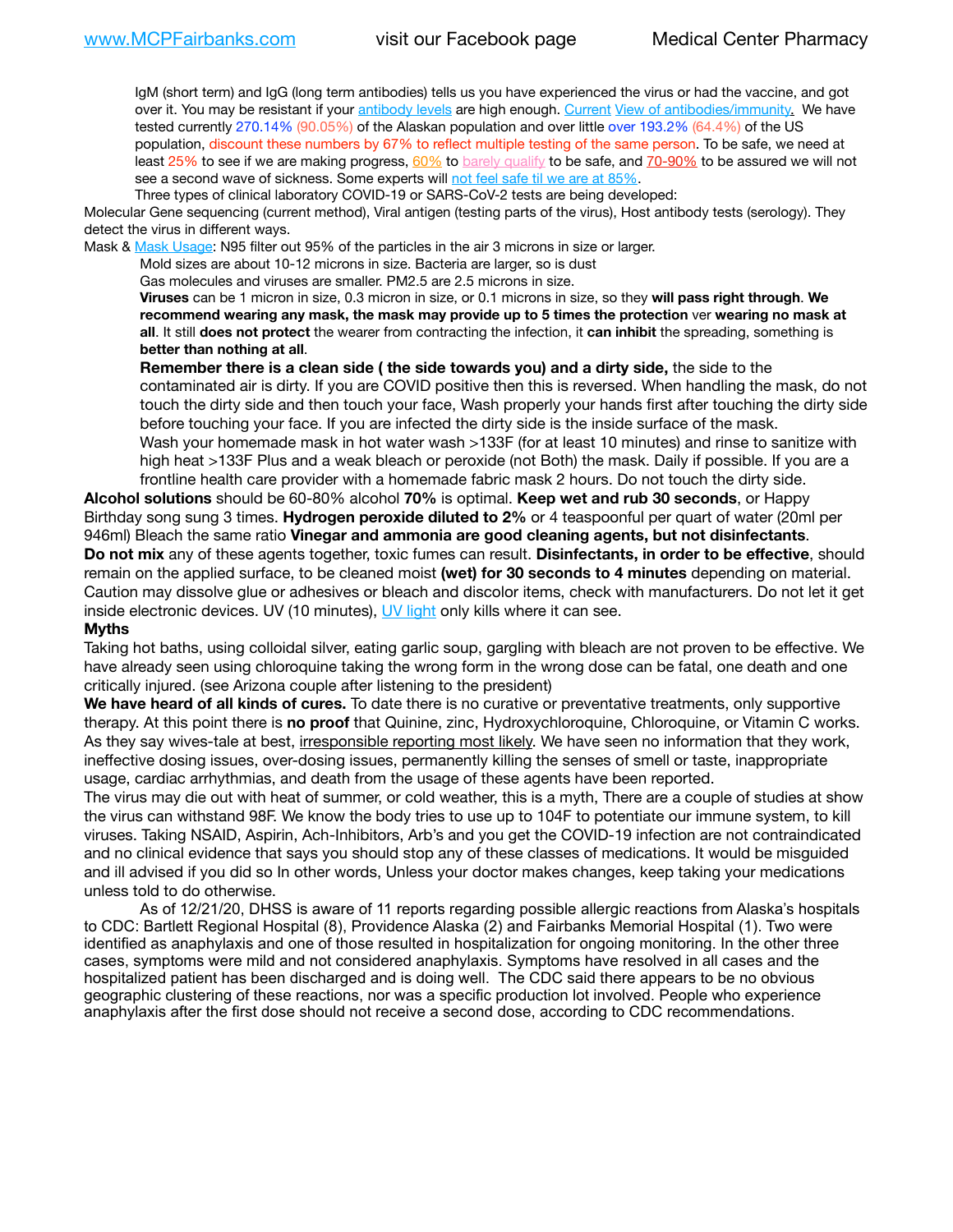Most Alaska adults have at least one ongoing condition that increases their chances of getting seriously ill with COVID-19.



| <b>Conflict</b>                                | <b>Combat Death</b> | Past 72 hours |
|------------------------------------------------|---------------------|---------------|
| <b>Revolutionary War</b>                       | 8,000               |               |
| <b>Civil War</b>                               | 214,938             |               |
| <b>World War I</b>                             | 53,402              |               |
| <b>World War II</b>                            | 291,557             |               |
| <b>Korean Conflict</b>                         | 33,686              |               |
| Vietnam                                        | 47,424              |               |
| <b>Gulf War</b>                                | 149                 |               |
| Afghanistan                                    | 1,833               |               |
| Iraq                                           | 3,836               |               |
| <b>1918 Flu</b>                                | 675,000             |               |
| 9/11 deaths                                    | 2,977               |               |
| COVID19 deaths from 1/20/2020<br>to 04/26/2021 | 572,614             | 1,613         |

Check our website [www.MCPFairbanks.com](http://www.MCPFairbanks.com) for the 13 testing sites in the interior of Alaska.

Alaska is in Phase 2, Where everyone over the age of 16 years old qualify to receive the vaccination. Those under the age of 16 will be announced at a later time, pending research results from The companies producing the vaccines and the FDA approval process. Be sure to keep and save your proof of vaccination cards as you may need it for travel purposes in the future.

Gao Fu, the director of the China Centers for Disease Control, admitted on 4/10/2021 that the country's vaccines don't exactly give Covid-19 a knockout blow. One study from Brazil found that the vaccine from the Chinese company Sinovac was 50.4% effective, compared to Pfizer's 97%. Fu said the government is looking for ways to boost effectiveness.

## Many Alaskans live with underlying health concerns

You can not change your age but you can affect change with other risk factors. Nov. 17, 2020 for more information check out [Alaska DHSS Insights](http://dhss.alaska.gov/dph/Epi/id/Pages/COVID-19/blog/20201117.aspx)

Epidemiologists within the Section of Chronic Disease Prevention and Health Promotion analyzed reports from about 8,500 randomly-selected Alaska adults who participated in the annual [Behavioral Risk Factor Surveillance System \(BRFSS\)](http://dhss.alaska.gov/dph/Chronic/Pages/brfss/default.aspx) telephone survey between 2016 and 2018. About 67% of Alaska adults — two out of three — have at least one of the following ongoing health concerns that have been shown to increase chances for serious illness from COVID-19: